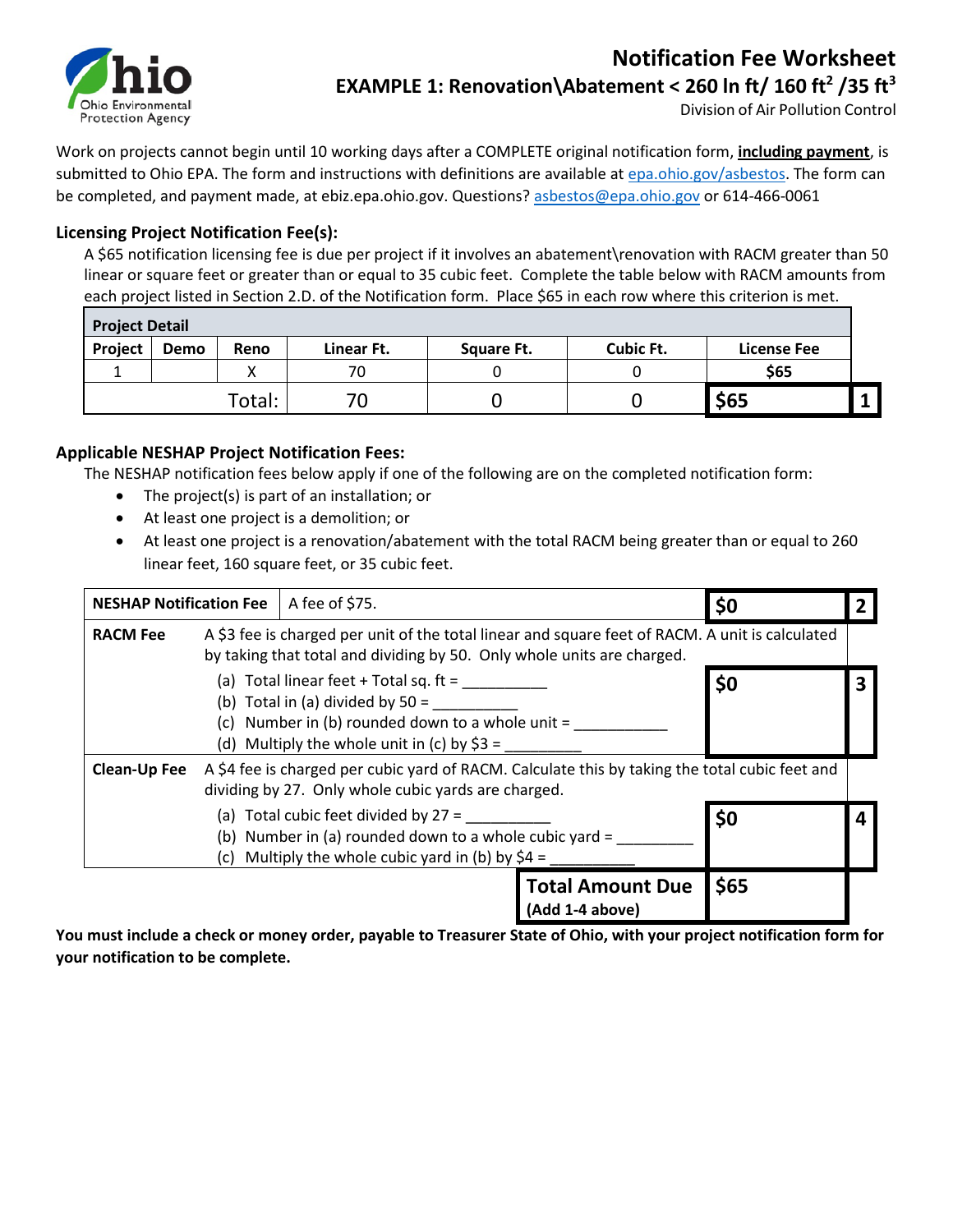

# **Notification Fee Worksheet**

**EXAMPLE 2: Demolition Only** 

Division of Air Pollution Control

Work on projects cannot begin until 10 working days after a COMPLETE original notification form, **including payment**, is submitted to Ohio EPA. The form and instructions with definitions are available a[t epa.ohio.gov/asbestos.](http://epa.ohio.gov/asbestos) The form can be completed, and payment made, at ebiz.epa.ohio.gov. Questions? [asbestos@epa.ohio.gov](mailto:asbestos@epa.ohio.gov) or 614-466-0061

#### **Licensing Project Notification Fee(s):**

A \$65 notification licensing fee is due per project if it involves an abatement\renovation with RACM greater than 50 linear or square feet or greater than or equal to 35 cubic feet. Complete the table below with RACM amounts from each project listed in Section 2.D. of the Notification form. Place \$65 in each row where this criterion is met.

| <b>Project Detail</b> |      |        |            |            |                  |                    |  |
|-----------------------|------|--------|------------|------------|------------------|--------------------|--|
| Project               | Demo | Reno   | Linear Ft. | Square Ft. | <b>Cubic Ft.</b> | <b>License Fee</b> |  |
|                       |      |        |            |            |                  | SO                 |  |
|                       |      | Total: |            |            |                  | \$0                |  |

#### **Applicable NESHAP Project Notification Fees:**

The NESHAP notification fees below apply if one of the following are on the completed notification form:

- The project(s) is part of an installation; or
- At least one project is a demolition; or
- At least one project is a renovation/abatement with the total RACM being greater than or equal to 260 linear feet, 160 square feet, or 35 cubic feet.

| <b>NESHAP Notification Fee</b> |                                                                                                                                                                           | A fee of \$75.                                                                                                                                                                       |                                            | \$75 |  |
|--------------------------------|---------------------------------------------------------------------------------------------------------------------------------------------------------------------------|--------------------------------------------------------------------------------------------------------------------------------------------------------------------------------------|--------------------------------------------|------|--|
| <b>RACM Fee</b>                | A \$3 fee is charged per unit of the total linear and square feet of RACM. A unit is calculated<br>by taking that total and dividing by 50. Only whole units are charged. |                                                                                                                                                                                      |                                            |      |  |
|                                |                                                                                                                                                                           | (a) Total linear feet $+$ Total sq. ft =<br>(b) Total in (a) divided by $50 =$<br>(c) Number in (b) rounded down to a whole unit $=$<br>(d) Multiply the whole unit in (c) by $$3 =$ |                                            |      |  |
| <b>Clean-Up Fee</b>            | dividing by 27. Only whole cubic yards are charged.                                                                                                                       | A \$4 fee is charged per cubic yard of RACM. Calculate this by taking the total cubic feet and                                                                                       |                                            |      |  |
|                                | (a) Total cubic feet divided by $27 =$<br>(b) Number in (a) rounded down to a whole cubic yard =<br>(c) Multiply the whole cubic yard in (b) by $$4 =$                    |                                                                                                                                                                                      |                                            | \$0  |  |
|                                |                                                                                                                                                                           |                                                                                                                                                                                      | <b>Total Amount Due</b><br>(Add 1-4 above) | \$75 |  |

**You must include a check or money order, payable to Treasurer State of Ohio, with your project notification form for your notification to be complete.**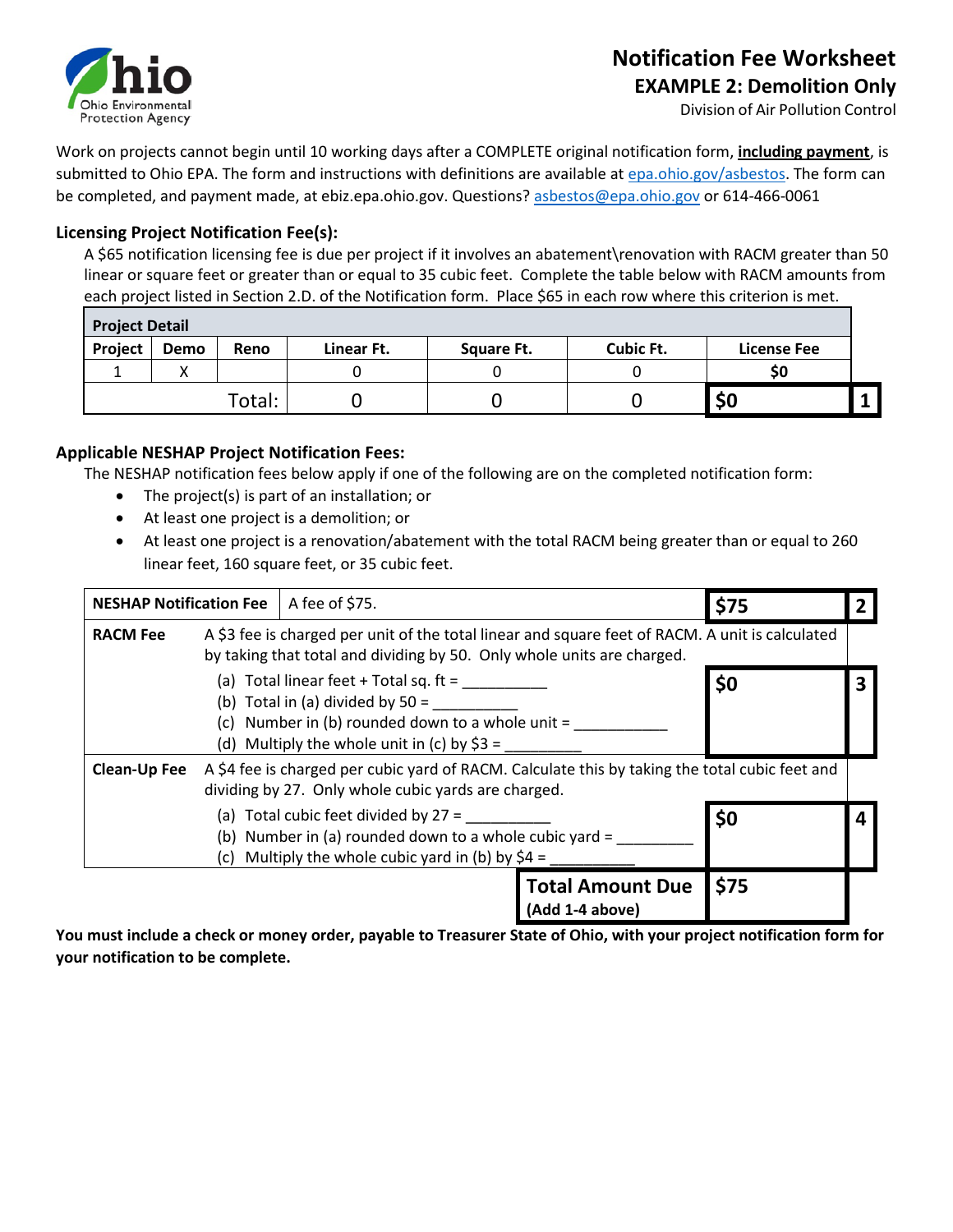

Division of Air Pollution Control

Work on projects cannot begin until 10 working days after a COMPLETE original notification form, **including payment**, is submitted to Ohio EPA. The form and instructions with definitions are available a[t epa.ohio.gov/asbestos.](http://epa.ohio.gov/asbestos) The form can be completed, and payment made, at ebiz.epa.ohio.gov. Questions? [asbestos@epa.ohio.gov](mailto:asbestos@epa.ohio.gov) or 614-466-0061

#### **Licensing Project Notification Fee(s):**

A \$65 notification licensing fee is due per project if it involves an abatement\renovation with RACM greater than 50 linear or square feet or greater than or equal to 35 cubic feet. Complete the table below with RACM amounts from each project listed in Section 2.D. of the Notification form. Place \$65 in each row where this criterion is met.

| <b>Project Detail</b> |      |        |                  |                   |                  |                    |
|-----------------------|------|--------|------------------|-------------------|------------------|--------------------|
| Project               | Demo | Reno   | Linear Ft.       | <b>Square Ft.</b> | <b>Cubic Ft.</b> | <b>License Fee</b> |
| 1                     | Χ    |        | 0                | $\mathbf 0$       | $\mathbf 0$      | \$0                |
| 1                     | X    |        | $\boldsymbol{0}$ | $\mathbf 0$       | $\mathbf 0$      | \$0                |
| 2                     | X    |        | 5                | 8                 | 20               | \$0                |
| 3                     | X    | Χ      | 112              | $\mathbf 0$       | 0                | \$65               |
| 4                     | X    | X      | 0                | 350               | $\mathbf 0$      | \$65               |
| 5                     | X    | Χ      | 300              | 120               | $\Omega$         | \$65               |
| 6                     | Χ    | X      | 0                | 0                 | 333              | \$65               |
| 7                     | Χ    | Χ      | 400              | 350               | 50               | \$65               |
| 8                     | Χ    | Χ      | 300              | 300               | 50               | \$65               |
| 9                     |      | Χ      | 97               | 0                 | 0                | \$65               |
| 10                    |      | Χ      | $\mathbf 0$      | $\mathbf 0$       | 150              | \$65               |
| 11                    |      | X      | 0                | 161               | 30               | \$65               |
| 12                    | Χ    |        | 10               | 0                 | 0                | \$0                |
| 13                    |      | X      | 400              | $\mathbf 0$       | 0                | \$65               |
|                       |      | Total: | 1624             | 1289              | 633              | \$650              |

#### **Applicable NESHAP Project Notification Fees:**

The NESHAP notification fees below apply if one of the following are on the completed notification form:

- The project(s) is part of an installation; or
- At least one project is a demolition; or
- At least one project is a renovation/abatement with the total RACM being greater than or equal to 260 linear feet, 160 square feet, or 35 cubic feet.

| <b>NESHAP Notification Fee</b> |                                                                                                                                                                         | A fee of \$75.                                                                                                                                                                                         | \$75 |  |
|--------------------------------|-------------------------------------------------------------------------------------------------------------------------------------------------------------------------|--------------------------------------------------------------------------------------------------------------------------------------------------------------------------------------------------------|------|--|
| <b>RACM Fee</b>                |                                                                                                                                                                         | A \$3 fee is charged per unit of the total linear and square feet of RACM. A unit is calculated<br>by taking that total and dividing by 50. Only whole units are charged.                              |      |  |
|                                |                                                                                                                                                                         | (a) Total linear feet + Total sq. ft = $2913$<br>(b) Total in (a) divided by $50 = 58.26$<br>(c) Number in (b) rounded down to a whole unit = $58$<br>(d) Multiply the whole unit in (c) by $$3 = 174$ |      |  |
| <b>Clean-Up Fee</b>            | A \$4 fee is charged per cubic yard of RACM. Calculate this by taking the total cubic feet and<br>dividing by 27. Only whole cubic yards are charged.                   |                                                                                                                                                                                                        |      |  |
|                                | (a) Total cubic feet divided by $27 = 23.44$<br>(b) Number in (a) rounded down to a whole cubic yard = $23$<br>Multiply the whole cubic yard in (b) by $$4 = 92$<br>(c) |                                                                                                                                                                                                        | \$92 |  |